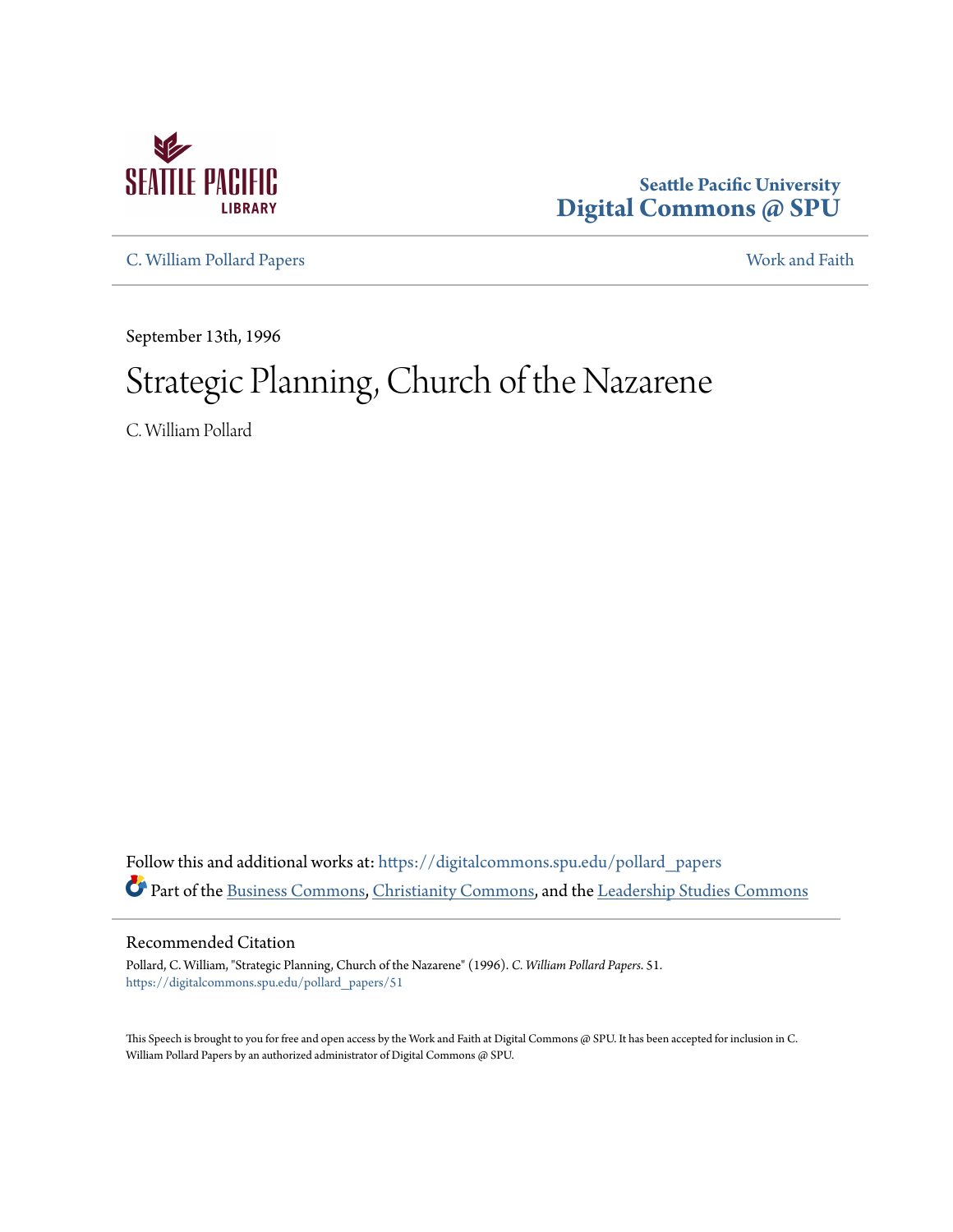## FRIDAY, SEPTEMBER 13, 1996

## "STRATEGIC PLANNING, CHURCH OF THE NAZARENE"

I. Where I am coming from.

ServiceMaster story. Growth not an option but a mandate. Doubling in size every 3 - 3 1/2 years. 6 million customers. Over 230,000 people. Revenues and profits up every quarter for over 25 years. Public company with expectation of the market of always more. Resulting in a pressure cooker environment. In a place where we can seek to honor. God in all we do as we develop people and pursue excellence in serving our customers and grow profitably. Explain those objectives.

II. It is in this type of environment that I am trying to live my faith.

A faith that was nurtured and developed in my youth through my family and my church.

A faith that is renewed and refreshed today through my worship and reflection in my church and a faith that is supported and sustained through my family and friends at church today.

So my church has played a vital role in my development and life.

Its leadership, its governance, its spiritual vitality, its place of worship and learning, and communion are all important to me.

But my church has changed over the years.

The sanctuary, frankly, is more plush and comfortable.

The facilities are better. There are more staff, and the budget is much higher.

The meeting schedule no longer competes with television on Sunday night. We simply close our doors.

The music is more professional, louder, and most of the time, entertaining; and by the way, so is the preacher.

There are multiple support and prayer groups for almost every need.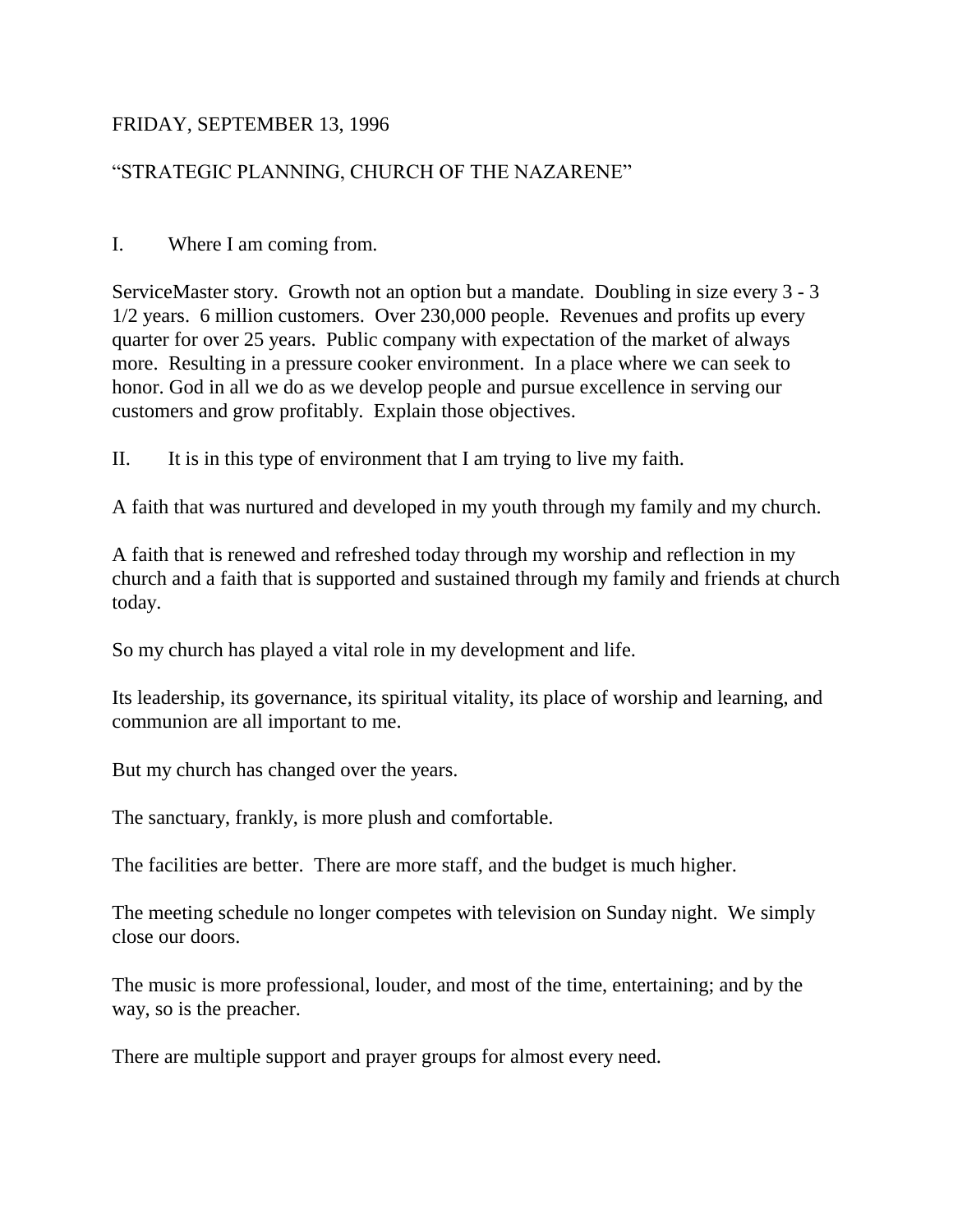The Bible is the same, but the translations are many. And although we don't talk about it much in church, I realize from my independent study something of the mass confusion developing over interpretation. Or to use one of those fancy theological terms, hermeneutics.

Women are more prominent; but for some, this is a change with tension.

The members, for the most part, are still growing in the understanding of their faith, although older in years in attendance.

The meat of learning for me usually comes from the dialog of the Sunday School class, the Bible study, not from the monologue of the sermon.

Its single and most important function continues to be a place of worship for the Lord I love and a place where my faith is renewed and refreshed.

III. So that is where I am coming from. Where does that put us in considering the future? A strategy for development.

1. We live in a world of accelerated change and choice. In our own business alone, over 2/3 of the business we are doing today we were not doing ten years ago. In 1983 we were listed as one of the leading Fortune 500 companies. 70 percent of the companies in that list in 1983 no longer are in existence.

People want more choice. [Here describe school computer, 6th grade class discussing plaintiff and defendant, and committee that reviews teachers.]

2. It is a world that is increasingly hostile to Christian principles.

Whether the issues are abortion or euthanasia, sexual orientation or promiscuity, pornography or child or spouse abuse, drugs or alcohol, the gap between society and Christian standards is growing. Hunter has called this period a time of cultural wars.

Thanks to TV, the sensual and the visual increasingly becomes a way for us to assimilate information. Entertainment is part of communication.

3. The world is smaller and more interdependent. The story of buying American. Interdependence with economies of Germany, Japan, US. Wars in faraway lands like Iraq in order to fill our gas tanks. The balance of trade is not so much the issue as our control of other economies through our debt. It is a complicated web of interdependency.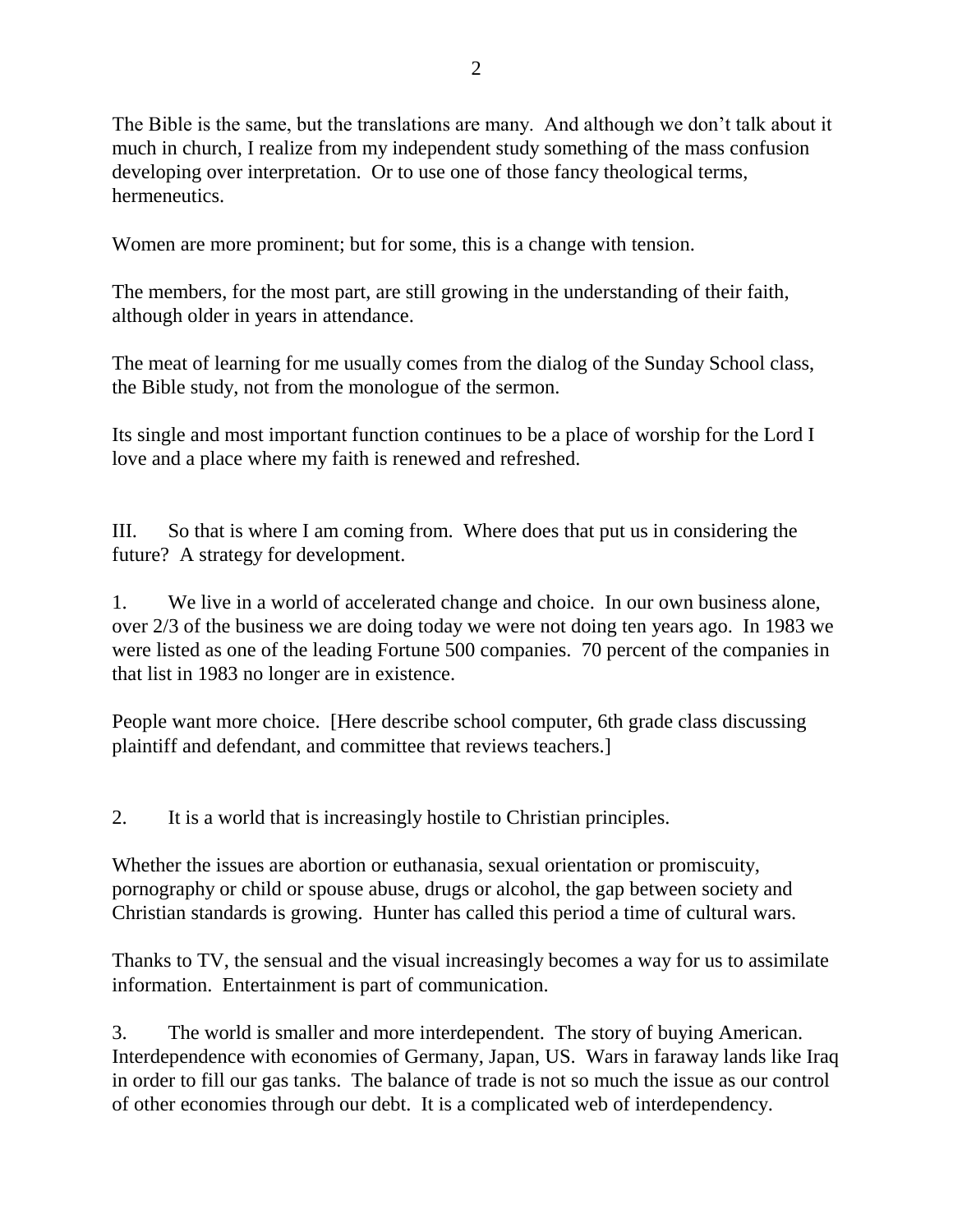4. Pluralism and diversity are the buzzwords of today. But how do we build community and unity? Must we always celebrate our differences and suppress those things we have in common? While differences can energize and vitalize, they can also be disruptive.

5. And what about authority? Where does it fit in the post-modern world where we are all encouraged to do our own thing; I'm O.K., you're O.K.

Where are the answers? How does one proceed with the development of a strategy?

The fundamental question for the church in the 21st century may well be: does it withdraw and protect or does it involve and influence?

There have been times in history when the church or certain segments of it has done one or the other. While I suggest these two strategies in juxtaposition to each other, they do not necessarily have to be. However, saying it the way I have said it does frame the parameters of what may be the basic generic issue.

Will the role of the church be limited to becoming an enclave for people to withdraw and protect to hold onto their faith with others of like mind? Or will it seize the opportunity to be an instrument of change, reaching out to the hostile and needy and developing a preparing its members to act and lead in a world around them based upon the knowledge of motivation and encouragement they have perceived within this church? To do the latter, the church may well be required to:

1. Draw fewer lines of exclusion, reach out to involve and relate beyond the comfortable limits of the inner ring of like minds.

2. To increasingly become a vehicle of teaching and learning with the expanded use of technology in things like distance learning.

3 To encourage its membership to have compassion and caring for others including that odd group that may have a different sexual orientation.

4. To provide opportunity for growing participation and interaction in community and worship including a greater role for laity and for women.

5. Accept that the lessons of good organization and management may apply to the church, that is, an organized division of labor, skills and talents inherent in any organization of people, and to recognize and resolve the issues of authority, governance, and the importance of leadership and ministry.

However, we must remember, that if it is a persecuted church, one that finds itself in a distinct minority, it may well need to withdraw to survive. But should this be a reaction or a plan? Where will the Church of the Nazarene be?